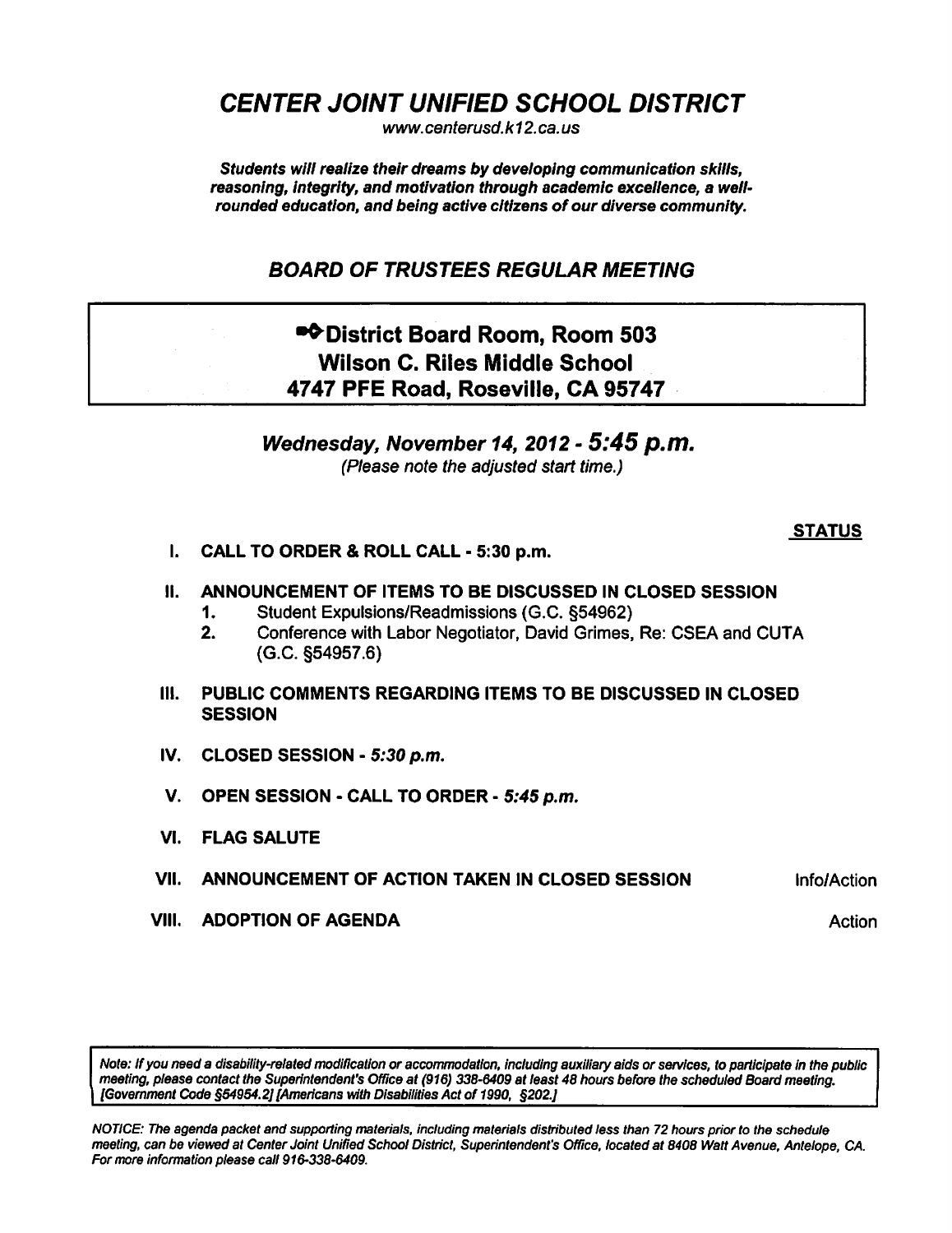## IX. BUSINESS ITEMS

Governance A. Schedule Annual Organizational Meeting of the Board Action Education Code §35143 requires governing boards to set an annual organizational meeting "within a 15-day period that commences with the date upon which a governing board member elected at that election takes office. Organizational meetings in years in which no such regular election for governing board members is conducted shall be held during the same 15-day period on the calendar." (Board members are seated the first Friday of December following the November election [Education Code §5017]) That 15-day period for 2012 is December 7-21.

1 B. CSBA Delegate Assembly Nominations **B. Action** Nominations will be accepted until Monday, January 7, 2013. Any CSBA member board is eligible to nominate board members within their geographical region or subregion. Each board may nominate as many individuals as it chooses. The subregion for CJUSD is 6-B.

PUBLIC HEARING: In order for the Center Joint Unified School District to avoid a payment of penalties for increasing class size beyond the limits established for grades K-3 in California Education Code, the Board of Trustees must hold a public meeting to discuss the request and submit waivers to the State Board of Education.

| Student Services C. |                | <b>Class Size Waiver, Grades K-3</b><br>The waivers would allow the District, for the 2012/13 school year, to strike the<br>portions of Ed. Code 41376 and Ed. Code 41378 that relate to class size<br>at those grade levels.                                           | Action      |
|---------------------|----------------|-------------------------------------------------------------------------------------------------------------------------------------------------------------------------------------------------------------------------------------------------------------------------|-------------|
| Х.                  |                | <b>CONSENT AGENDA (5 minutes)</b><br>Action<br>NOTE: The Board will be asked to approve all of the following items by a single vote, unless any<br>member of the Board asks that an item be removed from the consent agenda and considered and<br>discussed separately. |             |
| Governance          | 1.             | Approve Adoption of Minutes from October 17, 2012 Regular Meeting                                                                                                                                                                                                       |             |
| Personnel           | 2.             | <b>Approve Classified Personnel Transactions</b>                                                                                                                                                                                                                        |             |
| Curriculum          | 3 <sub>1</sub> | Approve 2012/2013 Master Contracts:<br><b>Morris Consulting</b><br><b>Mary Gwaltney</b>                                                                                                                                                                                 |             |
|                     | 4.             | Approve 2012/2013 Individual Service Agreements:<br>2012/13-102<br><b>Morris Consulting</b><br>2012/13-103<br>Mary Gwaltney                                                                                                                                             |             |
| ţ                   | 5.             | Approve Surplus Books to be Recycled/Disposed: Office 2003 & Office 2003-<br>Advanced                                                                                                                                                                                   |             |
|                     | 6.             | Approve Memorandum of Understanding with the Sacramento County Child<br><b>Abuse Prevention Center</b>                                                                                                                                                                  |             |
|                     | 7.             | Approve Memorandum of Understanding with Fortune School of Education                                                                                                                                                                                                    |             |
|                     | 8.             | Approve Memorandum of Understanding, Agreement #13-4500, with<br>Sacramento County Office of Education for "Introduction: Step Up to Writing"<br>Workshop - Dudley                                                                                                      |             |
| <b>Business</b>     | 9.             | Approve Payroll Orders: July 2012 - October 2012                                                                                                                                                                                                                        |             |
|                     | 10.            | Approve Supplemental Agenda (Vendor Warrants)                                                                                                                                                                                                                           |             |
| XI.                 |                | REPORTS/PRESENTATIONS (8 minutes each)                                                                                                                                                                                                                                  | <b>Info</b> |

Business

1. Budget Update - Jeanne Bess